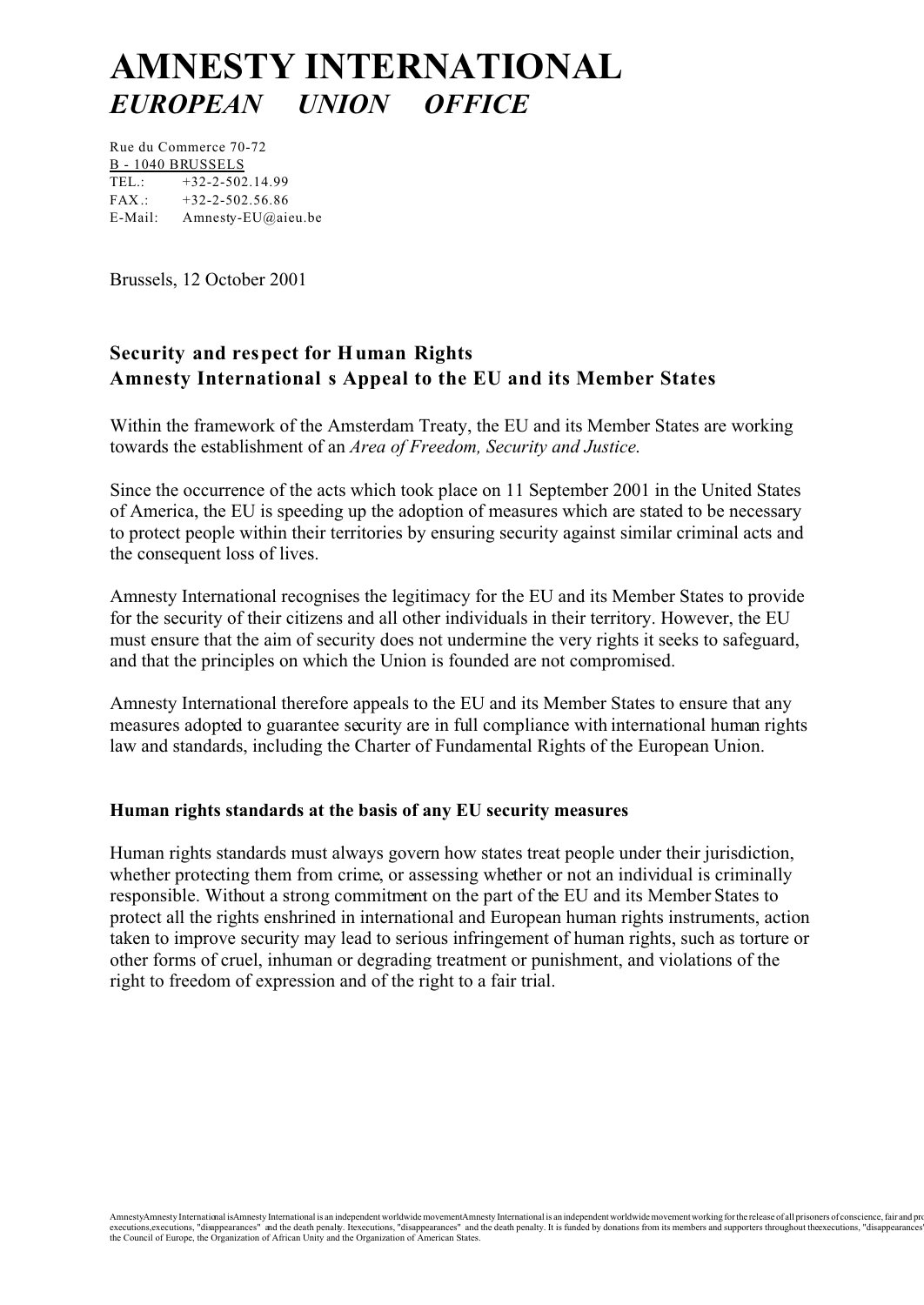Amnesty International notes that in 2000 and 2001, the UN Commission on Human Rights reaffirmed that all measures to counter terrorism must be in strict conformity with international law, including international human rights standards. <sup>1</sup>

In the context of administration of justice, human rights standards, including those enshrined in the Charter of Fundamental Rights of the EU, apply to all persons, no matter what they are alleged to have done, or what has been proved against them beyond reasonable doubt in a court of law. Where criminal legislation and criminal justice procedures are adopted to ensure security from criminal acts, human rights standards must still apply.

# **The definition of terrorism**

As noted this year by the UN Special Rapporteur on terrorism, the issue of terrorism has been approached from such different perspectives and in such different contexts that it has been impossible for the international community to arrive at a generally acceptable definition to this very day.  $2^{\circ}$ 

International law and standards require criminal law to be clear and certain, so that everyone can modify their behaviour and know whether their behaviour is lawful or not, and to avoid the application of criminal laws from being extended by analogy. Human rights law and standards require that prohibited acts must be recognisably criminal offences. Broadly worded laws which can potentially be used to criminalise peaceful activities, which are unrelated in any way to acts of violence, are of serious concern because they may infringe the right to freedom of expression and freedom of association.

# **EU arrest warrant and surrender procedures**

Methods of international cooperation in criminal justice, including mechanisms for the surrender of individuals, must respect international human rights law and standards. Accordingly, the mechanisms must prevent effectively the surrender of individuals to a jurisdiction where they would become prisoners of conscience, be subjected to an unfair trial, the imposition of the death penalty, or treatment or punishments involving torture or other cruel, inhuman or degrading treatment or punishment. Indeed, the Charter of Fundamental Rights of the EU states that no one may be removed, expelled or extradited to a State where there is a serious risk that he or she would be subjected to the death penalty, torture or other inhuman or degrading treatment or punishment (Article 19.2). The European Court of Human Rights has held that where a person is extradited to a state where their human rights would be at risk of being violated, the extraditing state would be responsible under international human rights law for any human rights violations which the individual suffered following extradition.3

 $1$  UN Commission on Human Rights Resolution 2000/30 (preambular paragraph 20) and Resolution 2001/ 37 (pre amb ular par agraph 27).

<sup>&</sup>lt;sup>2</sup>UN Document E/CN.4/Sub.2/2001/31, paragraph 24.

<sup>3</sup> *Soering v UK*, Series A, No 161 (1 989).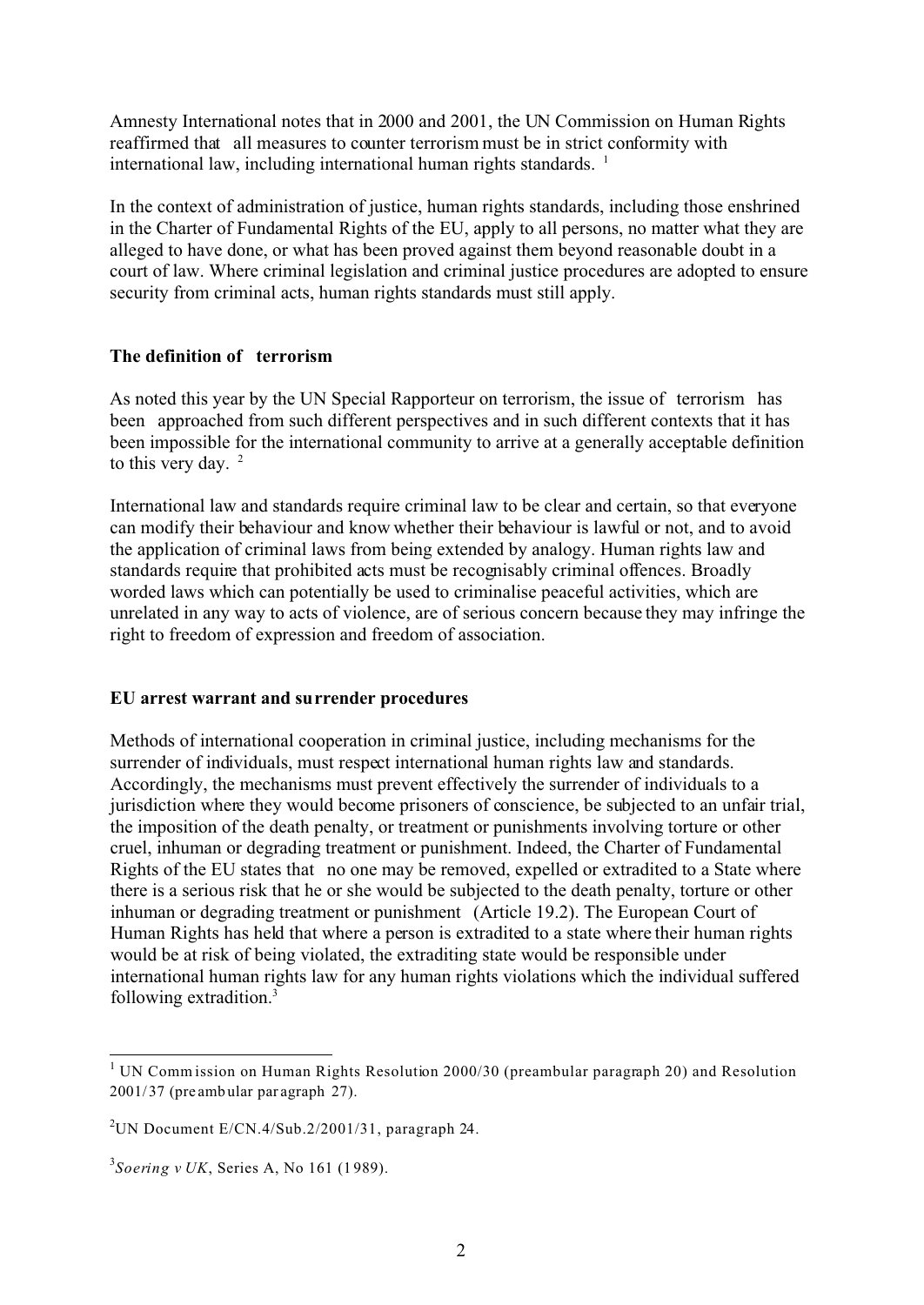In cases where surrender could lead to violations of human rights, states could prosecute or extradite suspects to another state where their rights will be ensured. Indeed, international treaties on crimes such hijacking<sup>4</sup>, attacks on diplomats<sup>5</sup>, and bombing<sup>6</sup> go further by requiring states to extradite or submit the case to the relevant authorities for the purpose of prosecution. With respect to crimes under international law such as genocide, crimes against humanity, war crimes and torture, Amnesty International believes that states should extradite or submit the cases to the relevant authorities for the purposes of prosecution.

# **Protection of minorities**

Ensuring respect for human rights in the wider community means not only addressing the actions of the state regarding minorities, but also means ensuring effective action is taken to address abuses by non-state actors. The EU Heads of State or Government meeting on 21 September emphasied the need to combat  $\lceil \alpha \rceil$  xenophobic drift. Such statement is very important, but must be followed through by effective police and judicial action to ensure that there is no impunity for those who commit attacks with a discriminatory motivation.

#### **Security and the protection of asylum-seekers and refugees**

 Acts of terrorism are not expressly included as one of the recognised grounds for exclusion from refugee status under the 1951 Convention relating to the Status of Refugees (UN Refugee Convention). But such acts are grounds for exclusion when they constitute crimes against peace, war crimes, crimes against humanity, serious non-political crimes outside the country of refuge, or acts contrary to the purposes and principles of the United Nations.

Under Article 14 of the Universal Declaration of Human Rights, everybody has the right to seek asylum. Nobody should be prevented from lodging an asylum application. A determination to exclude an individual from refugee status, in application of Article 1(F) of the UN Refugee Convention, should only be made after full consideration of the claim in a fair and satisfactory procedure. Each case should be considered on an individual basis and according to facts and evidence, not suspicions. In view of the serious consequences of an incorrect decision for the individual concerned, the procedure should comply with all procedural safeguards provided in human rights law, notably to be informed that exclusion is under consideration, and to have the right to be informed of the evidence, to rebut the evidence and to appeal against a decision to exclude on the above grounds.

While a decision to exclude a person removes them from the protection of the UN Refugee Convention, it does not follow that a state can remove the individual as a consequence. There is clear support in international human rights law, for example, in Article 3 of the Convention against Torture, and in the jurisprudence of the European Court of Human Rights, for taking

<sup>&</sup>lt;sup>4</sup>Convention on Offences and Certain Other Acts Committed on Board Aircraft, sogmed at Tokyo, 14 Septem ber 196 3 (the Tokyo Conven tion).

 ${}^{5}$ Convention on the Prevention and Punishment of Crimes against Internationally Protected Persons, 14 December 1973.

<sup>&</sup>lt;sup>6</sup>International Convention for the Suppression of Terrorist Bombings, 12 January 1998.